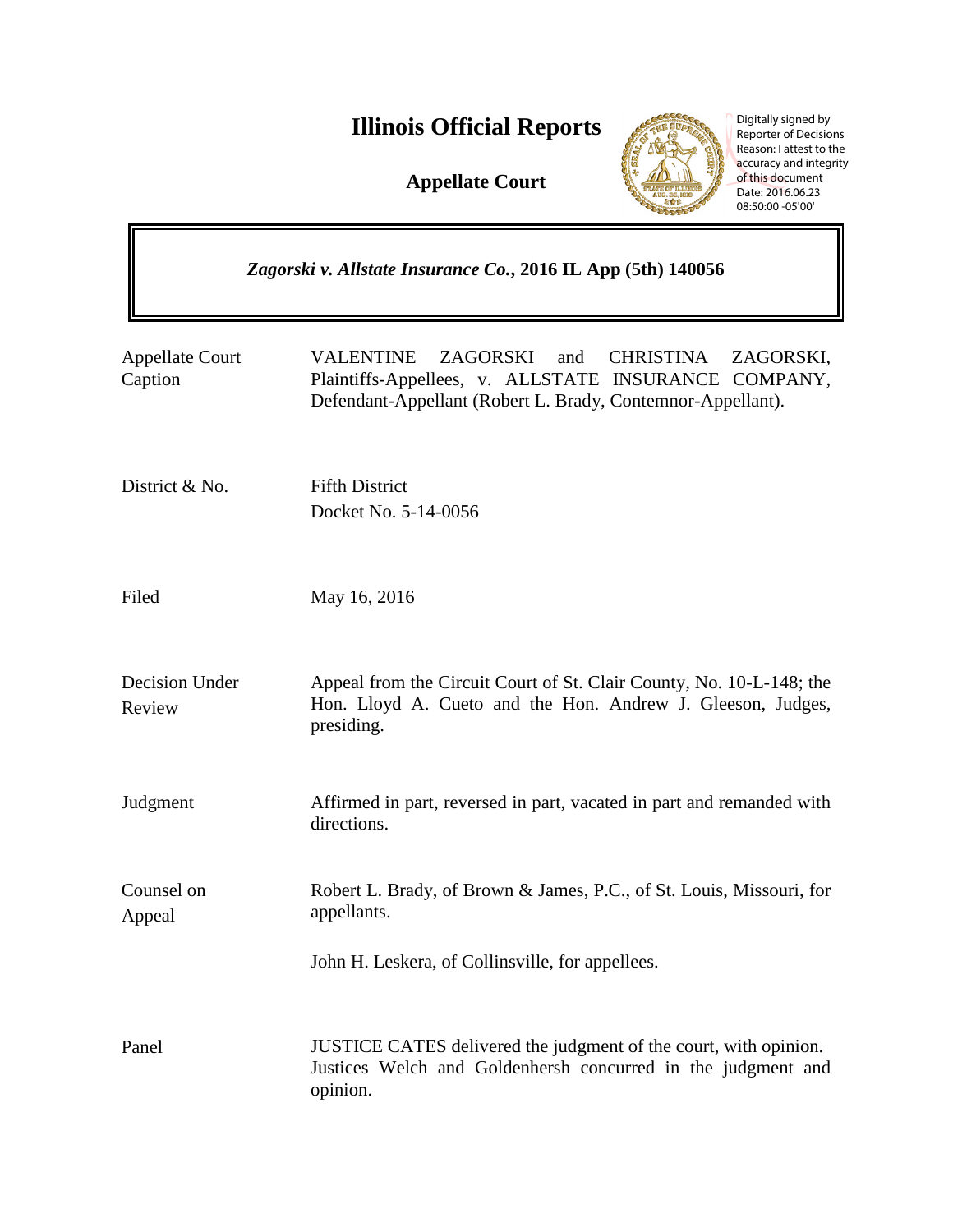#### **OPINION**

¶ 1 The plaintiffs, Valentine Zagorski and Christina Zagorski, filed an action in the circuit court of St. Clair County, against the defendant, Allstate Insurance Company (Allstate), alleging a vexatious breach of contract and common-law fraud in the handling of their homeowners' insurance claim. At the request of Allstate, and its attorney, Robert Brady, the circuit court held Brady in civil contempt for refusing to comply with a discovery order. The court also imposed a fine of \$25 per day, which was stayed pending appeal. Allstate and Brady appeal the contempt order and the underlying discovery order. They contend that the circuit court erred in requiring them to answer interrogatories which seek information that is irrelevant to the plaintiffs' action or protected by a statutory privilege. For reasons that follow, we vacate the contempt order and monetary sanction, we affirm in part and reverse in part the underlying discovery order, and we remand this case with directions.

#### ¶ 2 BACKGROUND AND PROCEDURAL HISTORY

¶ 3 On August 21, 2009, the plaintiffs purchased a homeowners' insurance policy from Allstate to cover their home in Fairview Heights, Illinois. Five days later, the plaintiffs' home was damaged by a fire. The plaintiffs filed a claim with Allstate, and their claim was assigned to Allstate's Special Investigation Unit.

¶ 4 On September 6, 2009, Theresa Robinson, an adjuster with the Special Investigation Unit, contacted the plaintiffs and obtained a recorded statement from each of them. On that same date, Robinson sent a letter to the plaintiffs to inform them of their responsibilities during the claims process. Enclosed with the letter was a form entitled, "Sworn Statement in Proof of Loss." Robinson instructed the plaintiffs to complete the form and return it to Allstate, signed and notarized, within 60 days. Shortly thereafter, Allstate requested sworn statements from both plaintiffs. On September 12, 2009, Allstate's attorney, Robert Brady, separately questioned each plaintiff, under oath, for more than an hour. Then, in a letter dated January 5, 2010, Robinson notified the plaintiffs that the investigation had concluded, and that Allstate had denied the claim based upon its determination that the plaintiffs had intentionally set the fire.

¶ 5 On March 29, 2010, the plaintiffs filed a complaint against Allstate in the circuit court of St. Clair County. The third amended complaint is at issue. In count I of the third amended complaint, the plaintiffs allege that Allstate breached its duties under the homeowners' insurance contract in that it vexatiously and unreasonably denied the plaintiffs' claim for insurance benefits following their fire loss. They seek contractual damages, as well as statutory penalties and attorney fees under section 155 of the Illinois Insurance Code (Code) (215 ILCS 5/155 (West 2010)). In count II, the plaintiffs assert a claim for common-law fraud, alleging that Allstate's agent, Theresa Robinson, knowingly made false statements during the claims-handling process for the purpose of inducing the plaintiffs to act in reliance on her statements, that the plaintiffs acted in reliance on her statements, and that the plaintiffs were thereby damaged.

¶ 6 On August 27, 2010, the plaintiffs served their initial interrogatories and requests for production on Allstate. The plaintiffs inquired about Allstate's claims practices, including the following interrogatories which are at issue in this appeal: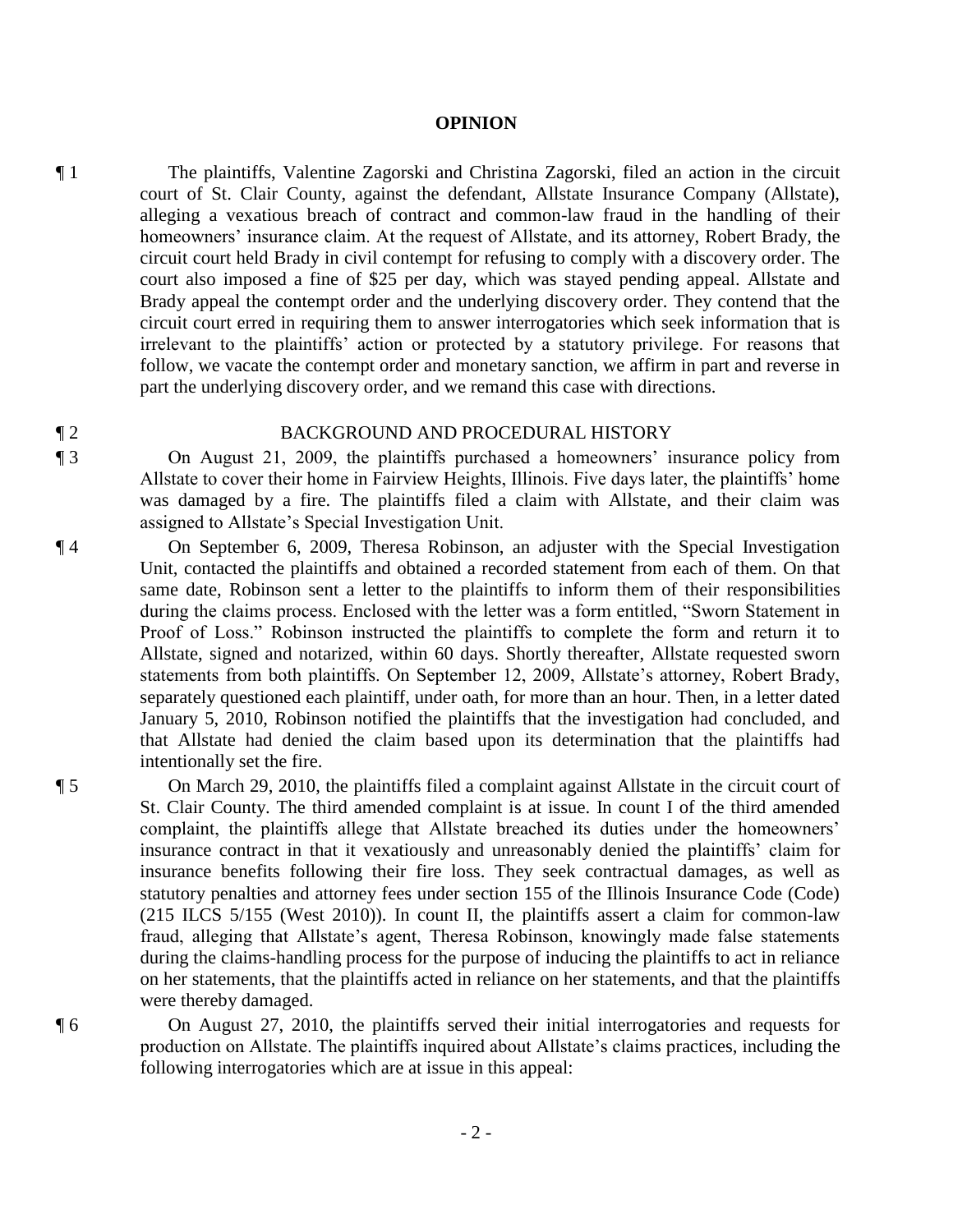"12. During the last five years has any Illinois court assessed attorney's fees, costs, penalties, or fines against Allstate pursuant to 215 ILCS 5/155? If so, state the following:

a. the case name, number and jurisdiction;

b. the amount of the fees, costs, penalties or fines; and

c. whether the fees, costs, penalties or fines were a result of denial of a fire loss claim.

 13. During the last five years has Defendant been sued in Illinois by any insured alleging Defendant failed to pay a fire loss claim? If so, state:

a. the case name, number, and jurisdiction;

b. the date the case was filed;

c. the attorneys of record;

d. whether the case was tried or settled; and

e. the amount of any settlement or jury verdict.

 14. Did Defendant have a policy manual or other documents for handling fire loss claims in effect at the time of the fire? If so, identify the document.

 15. During the last five years have any of Defendant's insureds made any claim with the Illinois Department of Insurance alleging improper claims practices regarding a fire loss claim? If so, please state:

a. the name and address of each claimant;

b. the date each claim was filed; and

c. the disposition of each claim."

¶ 7 On October 6, 2010, Allstate responded with objections to certain questions in the initial set of interrogatories. The stated grounds for objection to interrogatories 12, 13, 14, and 15 are identical, and are as follows:

> "Objection. Defendant objects on the grounds that this interrogatory is over-broad, unduly burdensome, harassing, seeks information which is irrelevant and not calculated to lead to the discovery of admissible evidence, and seeks information protected by the work-product and attorney-client privileges."

¶ 8 On October 14, 2010, the plaintiffs filed a motion to compel Allstate to answer their interrogatories. A few weeks later, Allstate filed a motion to dismiss the plaintiffs' complaint. Both motions were scheduled for hearing on November 23, 2010, but neither was heard that day. The judge who had been presiding over the case, Michael O'Malley, retired in December 2010, and the case was assigned to Judge Lloyd Cueto in January 2011. In March 2011, the plaintiffs were granted leave to file an amended complaint, rendering Allstate's motion to dismiss moot. In April 2011, Allstate served the plaintiffs with a duplicate set of objections to the initial set of interrogatories. Based on the record and docket entries, there was little activity involving the court during the next 12 months.

¶ 9 On May 17, 2012, the plaintiffs filed a motion to compel the deposition of Allstate's attorney, Robert Brady. The plaintiffs argued that the deposition was proper and necessary because Brady had actively participated in Allstate's investigation of their fire claim, and may have information relevant to whether Allstate had engaged in improper claims practices. The plaintiffs also filed a motion for an *in camera* inspection of Allstate's claims log.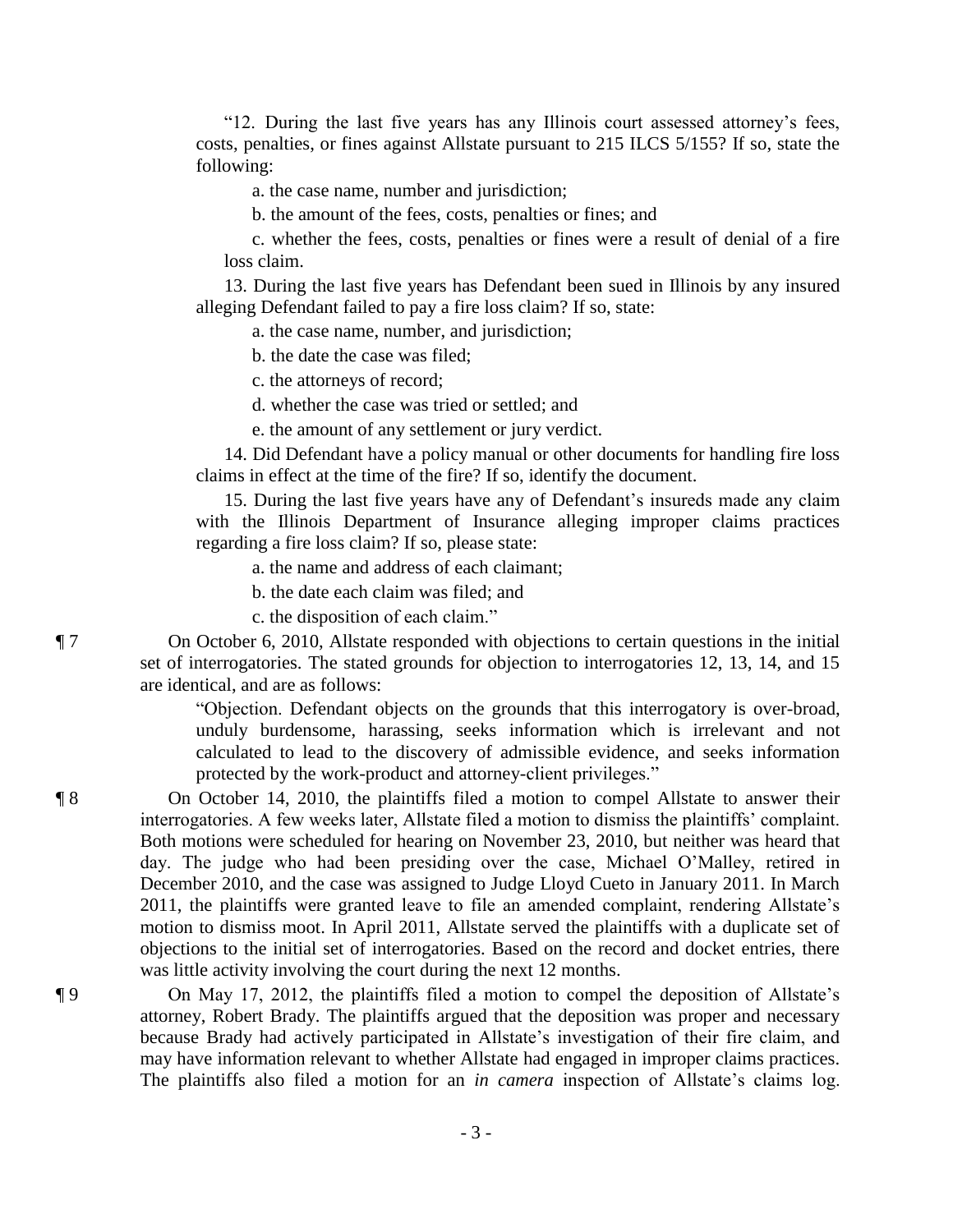Allstate had previously refused to produce that portion of its claims log containing entries and notes made after the date the plaintiffs' suit was filed, claiming privilege. Allstate did not, however, prepare a privilege log in support of its claim of privilege.

¶ 10 The plaintiffs' motions were called for hearing on June 28, 2012. After considering the arguments of the parties, the court denied the plaintiffs' motion to compel Brady's deposition, but granted the plaintiffs leave to present interrogatories directed at Brady. The court indicated that plaintiffs could discover nonprivileged information regarding Brady's involvement with the claims investigation, such as the date he was first retained and his hourly rate of pay. After conducting an *in camera* inspection of Allstate's claims log, the court sustained Allstate's objections to all entries made after the date that the plaintiffs filed their lawsuit. The court did, however, direct Allstate to identify an expert whose name appeared in the claims log, but who had not been previously disclosed to the plaintiffs.

¶ 11 Shortly after the hearing, the plaintiffs served the following supplemental interrogatories on Allstate:

> "1. State the following regarding Robert Brady's involvement in the subject fire claim:

a. the date he was first consulted;

b. the person who first consulted him;

c. the number of times and dates he talked with Theresa Robinson;

 d. the number of letters or emails sent to and received from Theresa Robinson and the dates of such communications;

e. the hourly rate at which he billed for his services;

f. the total bill to date for work he performed;

 2. State the following regarding any attorney or paralegal at Brown & James other than Robert Brady that had any involvement in the subject fire claim:

a. the date he or she was first consulted;

b. the person who first consulted him or her;

c. the number of times and dates he or she talked with Theresa Robinson;

 d. the number of letters or emails sent to and received from Theresa Robinson and the dates of such communications;

e. the hourly rate at which he or she billed for services;

 3. State the following regarding Allstate's referral of fire cases or fire claims to Brown & James which were handled by attorney Robert Brady during the three year period prior the August 26, 2009 fire to present:

 a. the number of fire claims or cases sent and the year the claim or case was sent;

 b. the number of those claims or cases sent by Theresa Robinson and the year sent;

 c. the amount that Brown & James was paid by Allstate for legal services on cases or claims handled by Robert Brady and the year the amounts were paid.

 4. State the following regarding any case James Brady tried to verdict where Allstate was the Defendant:

a. the name of the case, case number, and venue;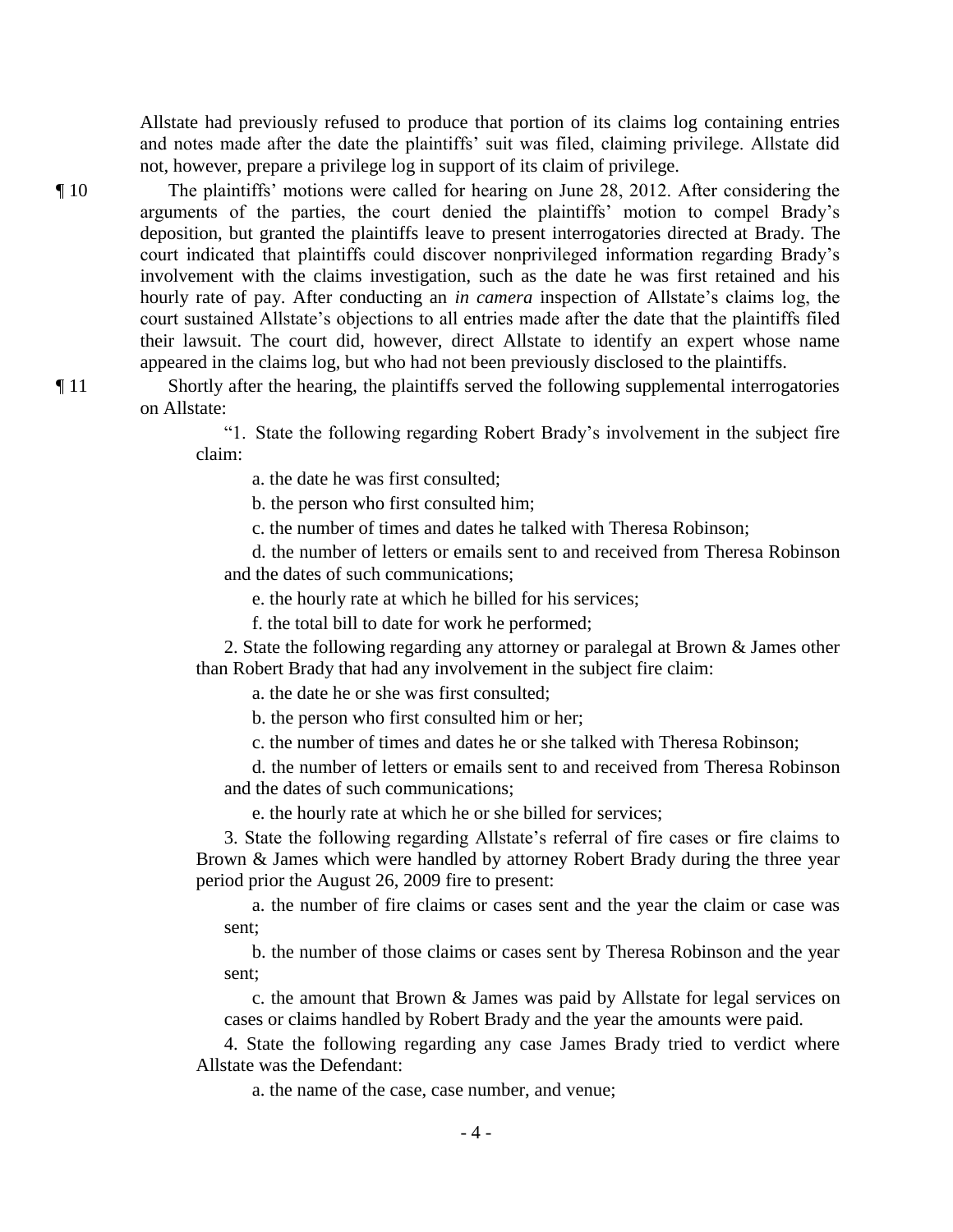- b. whether a verdict was rendered for Allstate or for the Plaintiff;
- c. the year in which the case was tried."

¶ 12 On July 25, 2012, Allstate responded with objections to the plaintiffs' supplemental interrogatories. In a preface to its objections, Allstate acknowledged that the court had permitted the plaintiffs to make a limited inquiry into Brady's participation in the claims-handling process, but then asserted that the ruling was erroneous. Allstate objected to each supplemental interrogatory on grounds that the requested information was protected by the attorney-client privilege and irrelevant to the subject matter of the underlying complaint.

¶ 13 Allstate's objections to the plaintiffs' supplemental interrogatories and the plaintiffs' motion to compel answers to their initial interrogatories, numbers 12 through 15, were called for hearing on September 5, 2012. After considering the arguments of counsel, Judge Cueto ruled as follows:

> "Defendant's objections to plaintiffs' supplemental interrogatories regarding Bob Brady are overruled, however with respect to Rog 1(d), and 2(d), defendant does not have to disclose the dates of communications. Objection to Int. 4 is overruled, but plaintiff will not be allowed to ask follow up about the details of the trials, beyond what is allowed here.

> Objections to Interrogs. 12, 13, 14, and 15, are called  $\&$  heard. Plaintiff is allowed to discover the number of times in the last five years that (a) Allstate has been cited by the Illinois Dept. of Insurance for vexatious delay or improper claims practices, or (b) that an Illinois court has awarded statutory penalties for vexatious refusal against Allstate. The remaining objections are sustained.

> Allstate is ordered to produce its procedure manual for handling fire loss claims in effect at the time of plaintiffs' claim, if any. Defendant may have a protective order entered."

¶ 14 On January 29, 2013, almost five months later, and without having complied with the court's rulings, Allstate filed a motion to reconsider the September 5, 2012, discovery order. The record shows that the motion was presented to Judge Andrew Gleeson because Judge Cueto had retired. On February 20, 2013, Judge Gleeson heard arguments and denied the motion. A status conference was scheduled for May 13, 2013. By the time of that conference, Allstate still had not complied with the discovery order. Following the conference, Judge Gleeson again entered an order directing Allstate to comply with the September 5, 2012, discovery order, within 30 days.

¶ 15 On June 12, 2013, Allstate and Brady jointly filed a "Motion for Contempt For Purposes of Facilitating Appellate Review of the Court's September 5, 2012 Discovery Order." Therein, Allstate and Brady indicated that they would stand on their previous objections to the plaintiffs' initial interrogatories and supplemental interrogatories. They argued that the discovery requests at issue were irrelevant to the subject matter of the litigation; that the discovery requests at issue were overly broad, unduly burdensome, and harassing; and that the interrogatories concerning Brady and his law firm sought information protected by the attorney-client privilege. They asked the court to enter a "friendly" contempt order against Brady for the sole purpose of facilitating appellate review of the September 5, 2012, discovery order.

- 5 -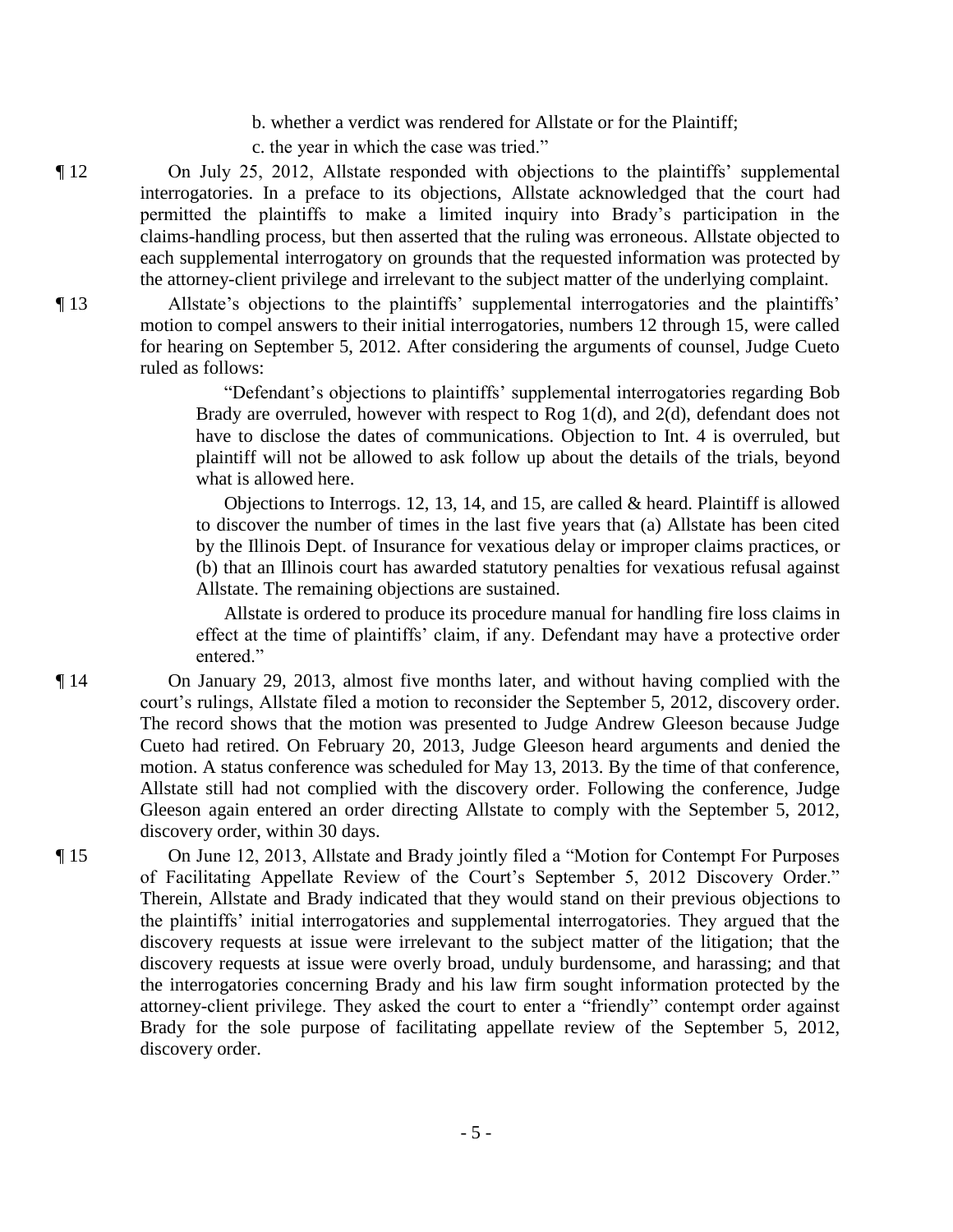- ¶ 16 The motion was called for hearing on June 25, 2013. During the proceedings, the court expressed some irritation with the request for a "friendly" contempt order. The court asked what was so unique about this discovery order that it should be subject to interlocutory review. Allstate's attorney, Brady, replied that he had never before been ordered to produce attorney-client-privilege information in a first-party property arson case. The plaintiffs' attorney countered that this was a simple discovery matter, and asked the court to impose sanctions against Allstate pursuant to Illinois Supreme Court Rule 219 (eff. July 1, 2002). After considering the arguments, the court asked counsel to present proposed orders, and took Allstate's motion under advisement.
- ¶ 17 On January 3, 2014, the court entered an order holding Brady in civil contempt for his
	- refusal to comply with the discovery order of September 5, 2012, and for purposes of facilitating appellate review. The court imposed a fine of \$25 per day on Brady, but then stayed the sanction pending an appeal of the order. The court specifically found that Allstate and Brady did not act with contumacious disregard for the court's authority.

## ¶ 18 ANALYSIS

¶ 19 Allstate and Brady filed this interlocutory appeal to challenge the propriety of the contempt order and the underlying discovery order. Allstate and Brady contend that the trial court abused its discretion in permitting the plaintiffs to discover the number of times in the last five years that Allstate (a) was cited by the Illinois Department of Insurance for vexatious delay or improper claims practices, or (b) was ordered by an Illinois court to pay statutory penalties for vexatious conduct. They argue that the information is not relevant to any matter at issue in the plaintiffs' case. Allstate and Brady also contend that the trial court abused its discretion in permitting plaintiffs to discover information regarding Brady's involvement in the fire loss investigation. They argue that the information is irrelevant to any matter at issue and is protected by attorney-client privilege.

#### ¶ 20 *Standards of Review*

¶ 21 Discovery orders are not final orders, and they are not generally appealable. *Norskog v. Pfiel*, 197 Ill. 2d 60, 69, 755 N.E.2d 1, 8 (2001). The correctness of a discovery order may be tested within an appeal of a contempt sanction. *Norskog*, 197 Ill. 2d at 69, 755 N.E.2d at 8. When an individual appeals a contempt sanction that was imposed for violating a discovery order, the contempt order is final and appealable, and a review of the contempt order necessarily requires a review of the discovery order upon which it is based. *Norskog*, 197 Ill. 2d at 69, 755 N.E.2d at 8. A trial court's rulings on discovery matters are generally reviewed for a manifest abuse of discretion. *Norskog*, 197 Ill. 2d at 70, 755 N.E.2d at 9. If, however, the facts are uncontroverted and the issue is the trial court's application of the law to the facts, or the issue involves the applicability of a statutory privilege, the standard of review is *de novo*. *Norskog*, 197 Ill. 2d at 70-71, 755 N.E.2d at 9.

¶ 22 Illinois Supreme Court Rule 201(b)(1) addresses the scope of pretrial discovery, and provides that unless otherwise stated in these rules, a party may obtain by discovery full disclosure regarding any matter relevant to the subject matter of the pending action, whether it relates to a claim or defense. Ill. S. Ct. R.  $201(b)(1)$  (eff. July 1, 2014). Rule  $201(b)(1)$  is founded on the basic premise that the object of discovery is the expeditious and final determination of controversies in accordance with the substantive rights of the parties. *Owen*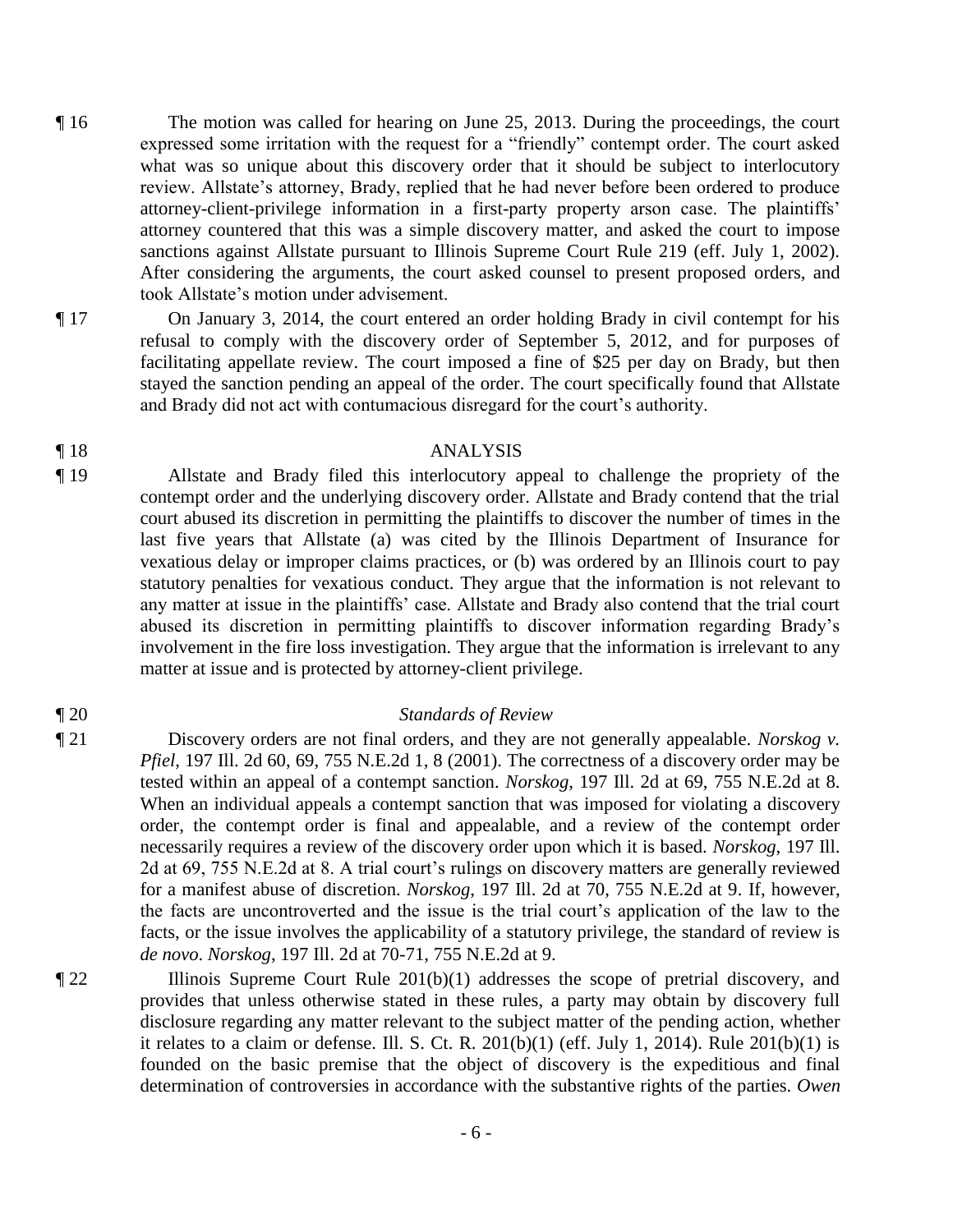*v. Mann*, 105 Ill. 2d 525, 530, 475 N.E.2d 886, 890 (1985); *Monier v. Chamberlain*, 35 Ill. 2d 351, 357, 221 N.E.2d 410, 415 (1966). Great latitude is allowed in the scope of discovery, and the concept of relevance for purposes of discovery is broader than the concept of relevance for purposes of admissibility at trial. *TTX Co. v. Whitley*, 295 Ill. App. 3d 548, 556, 692 N.E.2d 790, 796 (1998). Evidence is relevant for trial purposes if it has any tendency to make the existence of any fact that is of consequence to the determination of the action more probable or less probable than it would be without the evidence. See Ill. R. Evid. 401 (eff. Jan. 1, 2011). In contrast, relevance for discovery purposes includes not only that which is admissible at trial, but also that which leads to admissible evidence. *Whitley*, 295 Ill. App. 3d at 557, 692 N.E.2d at 797. With these principles in mind, we first consider whether the requested discovery is germane to any theory of the case or any defense.

### ¶ 23 *Interrogatories 12 - 15: The Plaintiffs' Theories*

¶ 24 As previously noted, the plaintiffs asserted two theories of liability in their third amended complaint, breach of contract and common-law fraud. In the fraud claim, the plaintiffs allege that Allstate's agent knowingly made false statements of material fact during the claims process for the purpose of inducing them to act in reliance on the statements, that they acted in reliance on those statements, and were thereby damaged. In the breach of contract claim, plaintiffs allege that Allstate vexatiously and unreasonably denied payment of insurance benefits to the plaintiffs in breach of its duties and obligations under the homeowners' insurance contract for which they seek contractual damages and statutory penalties under section 155 of the Code.

¶ 25 Section 155 provides an extracontractual remedy to policyholders when an insurer's action in handling a claim is vexatious and unreasonable. 215 ILCS 5/155 (West 2010); *Cramer v. Insurance Exchange Agency*, 174 Ill. 2d 513, 518-22, 675 N.E.2d 897, 900-02 (1996). This extracontractual remedy is intended to make suits by policyholders economically feasible and to punish insurance companies for misconduct. *Cramer*, 174 Ill. 2d at 520, 675 N.E.2d at 901. The key question raised in a section 155 claim is whether the conduct of the insurance company was vexatious and unreasonable. *O'Connor v. Country Mutual Insurance Co.*, 2013 IL App (3d) 110870, ¶ 13, 999 N.E.2d 705; *McGee v. State Farm Fire & Casualty Co*., 315 Ill. App. 3d 673, 681, 734 N.E.2d 144, 151 (2000). In considering this question, a court must consider the totality of the circumstances, including the insurer's duties under the insurance contract, the insurer's attitude and motivation for denying or delaying payment of the claim, whether the insured was forced to sue to recover, and whether the insured was deprived of the use of his or her property. *McGee*, 315 Ill. App. 3d at 681, 734 N.E.2d at 151.

¶ 26 At various points during the litigation, the parties have suggested that section 154.6 of the Code (215 ILCS 5/154.6 (West 2010)) may provide guidance as to whether an insurer's conduct is vexatious and unreasonable. Section 154.6 identifies several acts that could constitute improper claims practices by an insurer, provided that one or more of the acts were committed knowingly and without just cause, and with a frequency indicating a persistent propensity to engage in that type of conduct. 215 ILCS 5/154.5, 154.6 (West 2010). Section 154.6 is a regulatory provision that comes within the purview of the State Director of Insurance. 215 ILCS 5/154.7, 154.8 (West 2010). It does not provide a policyholder with a private remedy or cause of action for an insurer's improper claims practice. *Area Erectors,*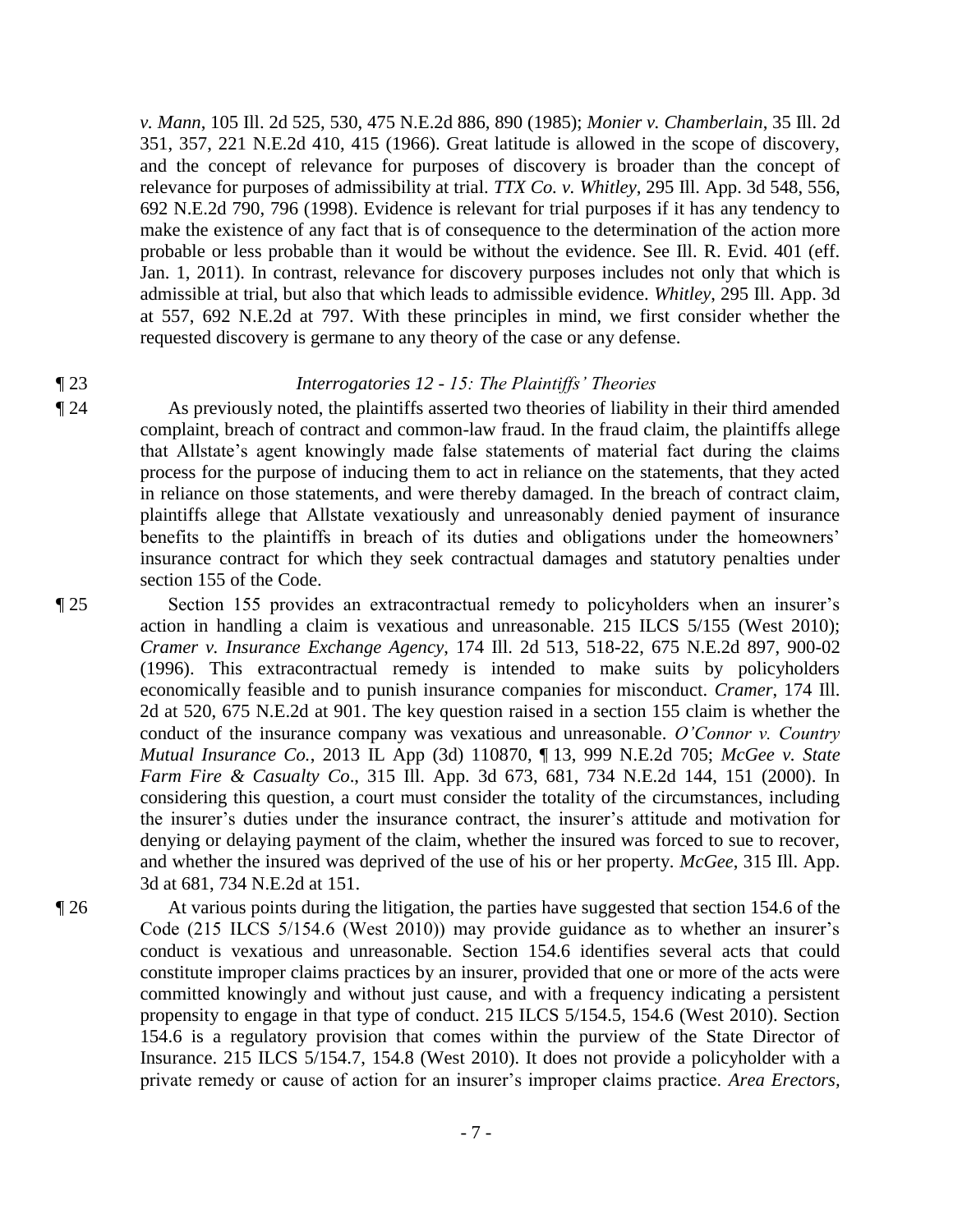*Inc. v. Travelers Property Casualty Co. of America*, 2012 IL App (1st) 111764, ¶ 30, 981 N.E.2d 1120. That said, after careful consideration of the acts described in section 154.6, we find that some of the acts are illustrative of conduct by an insurer that may give rise to a remedy for vexatious or unreasonable conduct under section 155. Accordingly, we conclude that when determining whether an insurer's conduct in a given case is vexatious and unreasonable under the totality of the circumstances, a court may properly consider actions identified as improper claims practices under section 154.6 as relevant to, but not dispositive of, a section 155 claim.

¶ 27 To illustrate this point, we note that engaging in activity that results in a disproportionate number of meritorious complaints against an insurer made to the Illinois Department of Insurance and engaging in activity which results in a disproportionate number of lawsuits by claimants against an insurer are among the acts in section 154.6 that may constitute improper claims practices. 215 ILCS 5/154.6(f), (g) (West 2010). In this case, we believe that the plaintiffs could properly ask whether, within the five-year period preceding their fire loss, Allstate had ever been cited by the Director of Insurance for improper claims practices arising under subsections 154.6(f) and (g) of the Code, because these subjects are relevant to the plaintiffs' claims for breach of contract, section 155 penalties, and fraud.

#### ¶ 28 *Interrogatories 12 - 15: The Trial Court's Rulings*

¶ 29 Having identified the issues raised by the plaintiffs' pleadings, we now consider Allstate's objections to interrogatories 12 through 15, and the trial court's rulings on those objections. The complete text of the September 5, 2012, discovery order was set forth earlier in this decision. The portion that is pertinent to this discussion is restated here:

> "Objections to Interrogs. 12, 13, 14, and 15, are called  $\&$  heard. Plaintiff is allowed to discover the number of times in the last five years that (a) Allstate has been cited by the Illinois Dept. of Insurance for vexatious delay or improper claims practices, or (b) that an Illinois court has awarded statutory penalties for vexatious refusal against Allstate. The remaining objections are sustained.

> Allstate is ordered to produce its procedure manual for handling fire loss claims in effect at the time of plaintiffs' claim, if any. Defendant may have a protective order entered<sup>"</sup>

After reviewing this section of the discovery order, it is fair to say that there are some inconsistencies and ambiguities which make the rulings unclear. There is no transcript of proceedings in the record, and so we are left to sort out the rulings with little information about the trial court's true intention.

¶ 30 Initially, we will consider interrogatories 12 and 15 because the trial court recrafted these two interrogatories as parts (a) and (b) in the above section of the discovery order. Allstate objected to interrogatories 12 and 15 on grounds that the questions were overly broad, unduly burdensome, and sought information that was irrelevant to any issue. Allstate also claimed that the information was protected under the work-product privilege and the attorney-client privilege. According to the record, the trial court did not specifically rule on each basis for Allstate's objections to interrogatories 12 and 15, but instead, reframed the questions posed in those interrogatories. This created two ambiguities. First, according to the ruling, the plaintiffs were permitted to discover the number of times in the last five years that Allstate has been cited by the Illinois Department of Insurance for vexatious delay or improper claims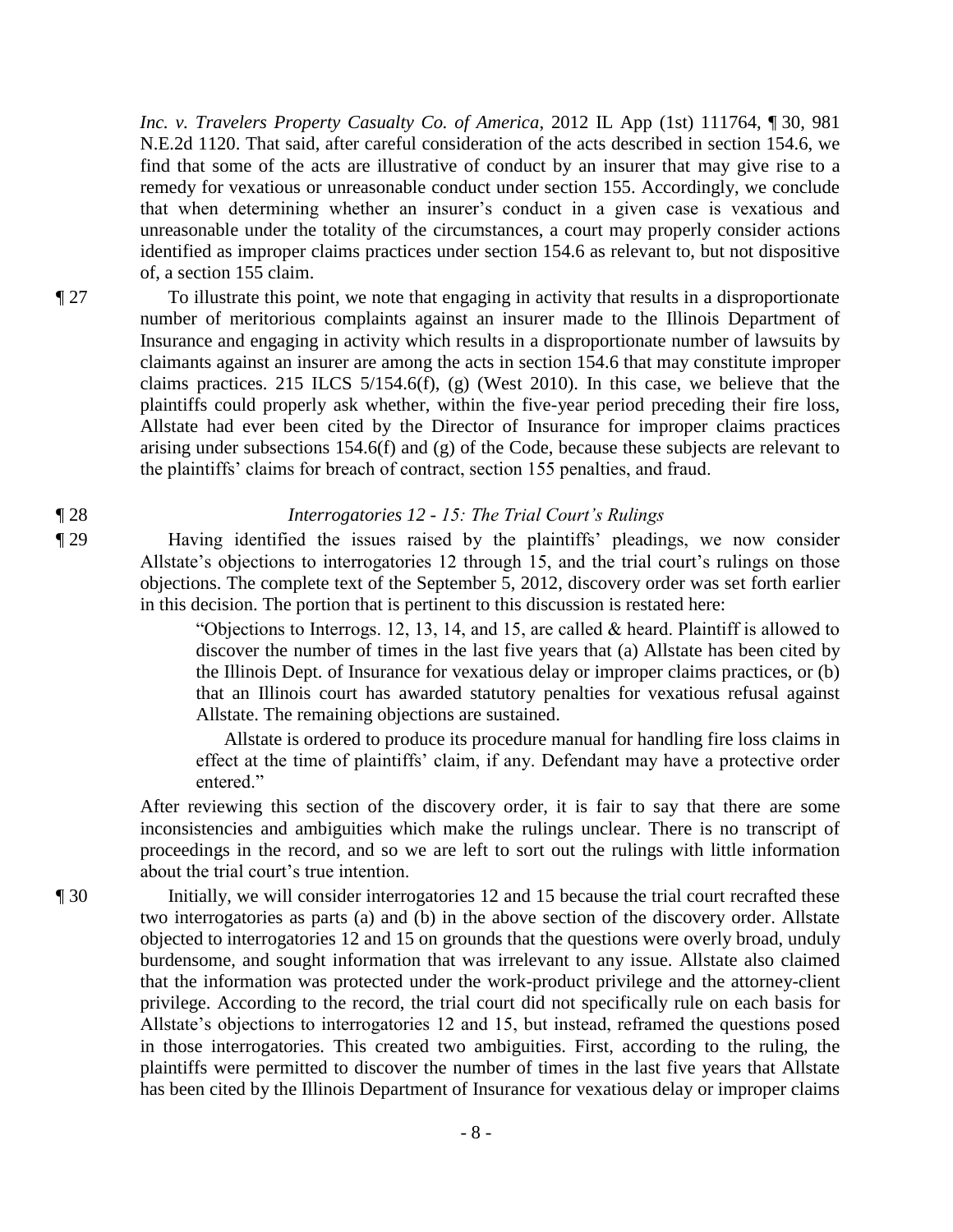practices, *or* the number of times in the last five years that an Illinois court has awarded statutory penalties for vexatious refusal against Allstate. The word "or" is ordinarily used as an exclusive disjunction, meaning one or the other, but not both. If "or" is read as an exclusive disjunction, then the ruling requires the plaintiffs to choose whether to inquire about citations issued by the Director of Insurance or about statutory penalties imposed by Illinois courts, but not both. In this case, however, both topics are relevant for discovery purposes, and we find no rationale for requiring the plaintiffs to choose one over the other. Next, we note that the trial court's version of interrogatories 12 and 15 does not address the subparts posed in these interrogatories. When the court recrafted these questions, it neither mentioned nor ruled on the relevance of the subparts in interrogatories 12 and 15. After reviewing the record, we find that the information requested in interrogatories 12 and 15, including the subparts, is relevant for discovery purposes. Therefore, we find that Allstate's relevance objections to interrogatories 12 and 15 are without merit and should have been overruled.

¶ 31 After reviewing the record, we find that Allstate's objections to interrogatories 12 and 15 are without merit and should have been overruled. As previously noted, the trial court's rulings on Allstate's objections, and its rationale for those rulings, are not clear. Therefore, for the sake of clarity, we vacate that portion of the discovery order in which the trial court recrafted interrogatories 12 and 15. This case will be remanded to the circuit court, and upon remand, we direct the circuit court to order Allstate to answer interrogatories 12 and 15, including all subparts, within 30 days from the date of the appellate court's mandate, and to further order that no extensions will be granted.

¶ 32 We next consider the trial court's rulings as to interrogatory 13. Interrogatory 13 asks whether during the last five years, any insureds have filed actions in Illinois against Allstate for alleged failure to pay a fire loss claim. Allstate objected on grounds that the interrogatory was overly broad and unduly burdensome, that the information sought was irrelevant, and that it was protected by the work-product and attorney-client privileges. There is nothing in the record indicating that Allstate attempted to defend on any of these grounds, other than relevance. Based on our interpretation of the discovery order, the trial court sustained all of the grounds for Allstate's objection. After reviewing the record, we find that for discovery purposes, interrogatory 13 seeks information relevant to each theory of the plaintiffs' case. Further, Allstate has not shown that the request was overbroad or that providing an answer would be unduly burdensome. Allstate did not submit a privilege log, and it has not otherwise shown that the requested information is protected under the work-product privilege or the attorney-client privilege. After reviewing the record, we find that the trial court abused its discretion in sustaining Allstate's objections to interrogatory 13, and we vacate that order. Upon remand, the circuit court is directed to order Allstate to answer interrogatory 13, including all subparts, within 30 days from the date of the appellate court's mandate, and to further order that no extensions will be granted.

¶ 33 We next consider the trial court's rulings regarding interrogatory 14. Interrogatory 14 asks whether Allstate had a policy manual or any other documents for handling fire loss claims at the time of the plaintiffs' loss. Again, Allstate objected on all of the same grounds as stated in the other three interrogatories. Again, we find no indication that Allstate intended to defend on any of the grounds claimed except relevance. Based upon our reading of the discovery order, the court sustained all objections to interrogatory 14, but then ordered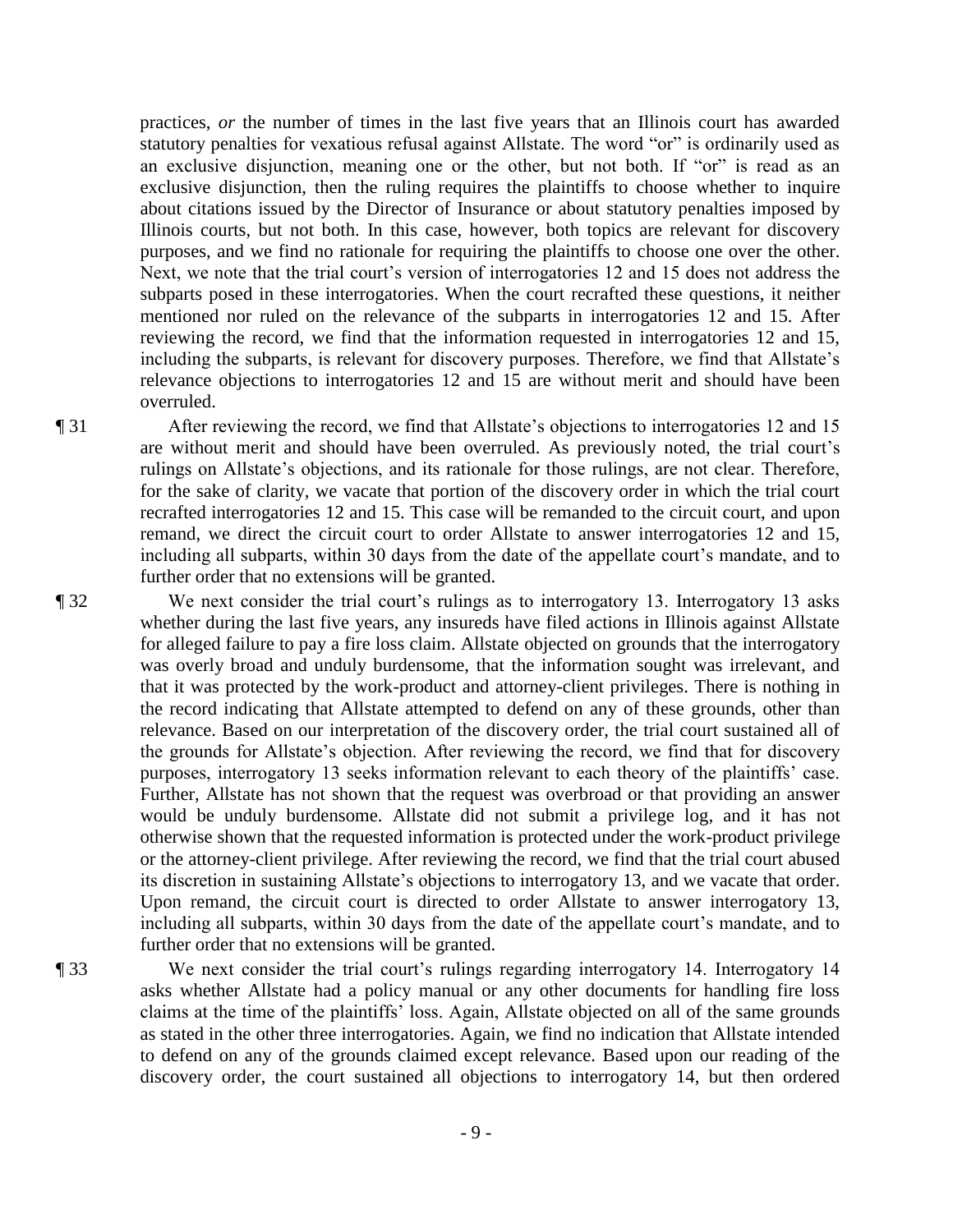Allstate to produce the fire loss procedure manual. Allstate produced a manual, but did not produce any other documents regarding its fire loss claims-handling procedures. After reviewing the record, we find that the information sought in interrogatory 14 is relevant to the plaintiffs' theories of the case and that the trial court erred in sustaining Allstate's grounds for objections. For clarity's sake, we affirm that portion of the order requiring Allstate to produce its procedure manual, and we vacate that portion of the order sustaining Allstate's objections to interrogatory 14. Upon remand, the circuit court is directed to order Allstate to answer interrogatory 14, including identifying any other documents, guidelines, checklists, and procedure manuals regarding the handling of fire loss claims that were in effect at the time of the plaintiffs' loss, within 30 days from the date of the appellate court's mandate, and to further order that no extensions will be granted.

¶ 34 To this point in this decision, we have gone through the tedious process of reviewing each interrogatory, each stated ground for objection, and each ruling at issue. During that process, we noted that Allstate had raised the identical grounds for objection as to interrogatories 12, 13, 14, and 15, and we found no indication that Allstate defended any of these stated grounds, except for relevance. As a result, we believe it appropriate and necessary to comment on this tendency of civil litigators, both plaintiffs' counsel and defendants' counsel, to tender stock, formulaic objections to discovery requests, and then, when the objections are called for hearing, to completely abandon those grounds without consequence. In too many cases, counsel propound objections to discovery requests, followed by a litany of grounds, without any intent or means to defend them. The apparent willingness of opposing counsel and trial courts to accept this tactical approach as "status quo" fuels an already strong temptation to make stock, frivolous objections to discovery requests. This interferes with the efficient and expeditious administration of the pending case, and negatively impacts the other cases on the court's docket.

¶ 35 Our discovery rules provide procedural tools to educate the parties in advance of trial about the merits of their claims and defenses and to promote the prompt and just disposition of litigation. When an objection to a discovery request is based on relevance, the party seeking the discovery has the obligation to establish how the discovery requested is relevant. When an objection is based on attorney-client privilege or work-product privilege, the objecting party has the burden to specifically identify the privilege, and must submit a privilege log describing the nature of the documents, communications, or things not produced, and the exact privilege being claimed. Ill. S. Ct. R. 201(n) (eff. July 1, 2014). When the objection is based on the grounds that the interrogatory is overly broad, unduly burdensome, or harassing, once again, it is the objecting party that has the obligation to offer an adequate defense to the grounds claimed.

¶ 36 In our view, an attorney abuses the discovery process when he or she asserts a litany of grounds for objection to discovery without any intention or any ability to defend those grounds. In the face of discovery abuses, it is incumbent upon the opposing party to promptly request relief, and it is incumbent upon the trial court to consider the request, and, where indicated, to issue orders that will discourage further abuse. Before ruling on such a request, the trial court considers whether there is a good faith basis for the objection having been interposed. The court must determine whether the objecting party has set forth a colorable claim of privilege or whether the objector has made an adequate showing that compiling the requested information would require substantial expense, labor, or disruption of business.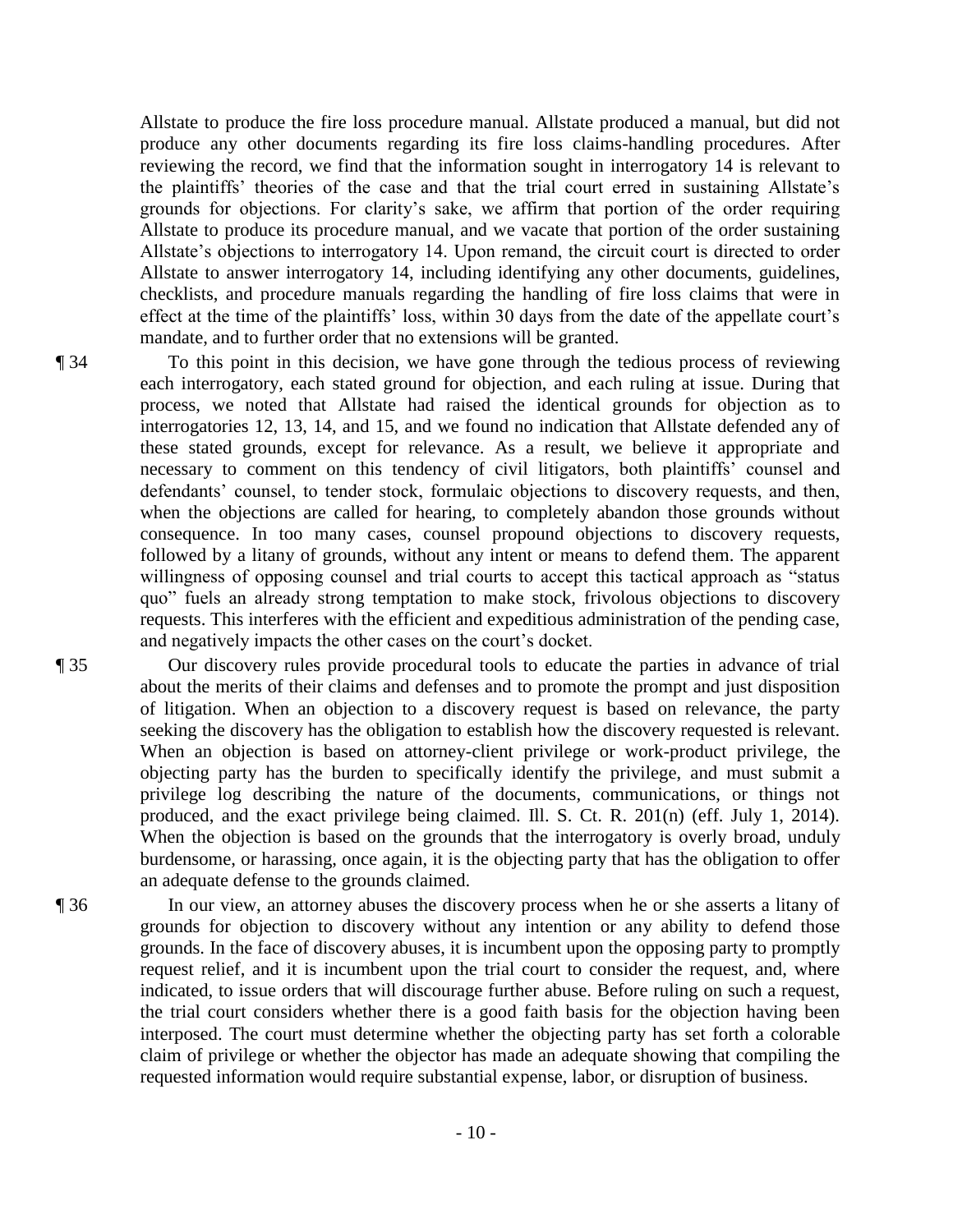¶ 37 Our supreme court rules provide trial courts with a variety of sanctions to encourage compliance with, and discourage abuse of, the discovery process. Supreme Court Rule 201(c) authorizes the trial court to supervise discovery and to issue protective orders. Ill. S. Ct. R. 201(c) (eff. July 1, 2014). Supreme Court Rule 219 provides consequences for refusal to comply with discovery rules and orders, including the barring of evidence, the striking of pleadings, and the entry of a judgment. Ill. S. Ct. R. 219 (eff. July 1, 2002). Supreme Court Rule 137 authorizes the court to impose sanctions on a party or attorney who files a pleading that is not well grounded in fact or law, or that is interposed for an improper purpose. Ill. S. Ct. R. 137 (eff. July 1, 2013). When a trial court is presented with a motion to rule on objections or discovery matters, the court must promptly rule on those matters. The failure to issue a ruling, and where appropriate, to impose sanctions, constitutes an abuse of the court's discretion, and an abdication of its authority and responsibility.

¶ 38 We openly acknowledge that the foregoing conversation regarding the roles of the parties regarding discovery disputes is a remedial primer rather than a new declaration. But, given the manner in which discovery has proceeded in the case before us, we believe it was necessary.

¶ 39 Though decades old, the admonitions by our supreme court echo loudly here. Discovery is not a tactical game. *Williams v. A.E. Staley Manufacturing Co.*, 83 Ill. 2d 559, 566, 416 N.E.2d 252, 256 (1981). "Discovery is intended as, and should be, a cooperative undertaking by counsel and the parties, conducted largely without court intervention, for the purpose of ascertaining the merits of the case and thus promoting either a fair settlement or a fair trial." *Williams*, 83 Ill. 2d at 566, 416 N.E.2d at 256. Truthful disclosure is the object of all discovery procedures. *Buehler v. Whalen*, 70 Ill. 2d 51, 67, 374 N.E.2d 460, 467 (1977). Stock objections and fractional disclosures render our discovery rules and procedures meaningless. *Buehler*, 70 Ill. 2d at 67, 374 N.E.2d at 467. Such tactics delay the search for truth, waste judicial resources, and should not be condoned by the parties or the trial court. We hope that this will serve as an admonition that asserting an objection followed by a litany of hollow grounds, without the intention or means to defend those grounds, is an abuse of the discovery process that may warrant sanctions. In addition, litigants are reminded that a bald objection preserves nothing for review.

# ¶ 40 *Allstate's Objections and the Court's Ruling on Supplemental Interrogatorie*s

¶ 41 We now consider the portion of the September 5, 2012, discovery order pertaining to the plaintiffs' supplemental interrogatories 1 through 4. Interrogatories 1 through 4 seek information regarding the involvement of Allstate's attorney, Robert Brady, in the investigation of the plaintiffs' claim and other insurance claims during the three-year period prior to the date of the plaintiffs' loss. It is undisputed that Brady's questioning of the plaintiffs is relevant and discoverable. According to the record, the transcripts from Brady's examinations of the plaintiffs have already been produced to the plaintiffs. After reviewing the specific allegations in the plaintiffs' complaint, we find that the plaintiffs have failed to show that the other information requested in their supplemental interrogatories is relevant or will lead to the discovery of information relevant to their stated theories of the case. Therefore, we find that the trial court erred in overruling Allstate's relevance objections to the supplemental interrogatories, and we vacate those rulings.